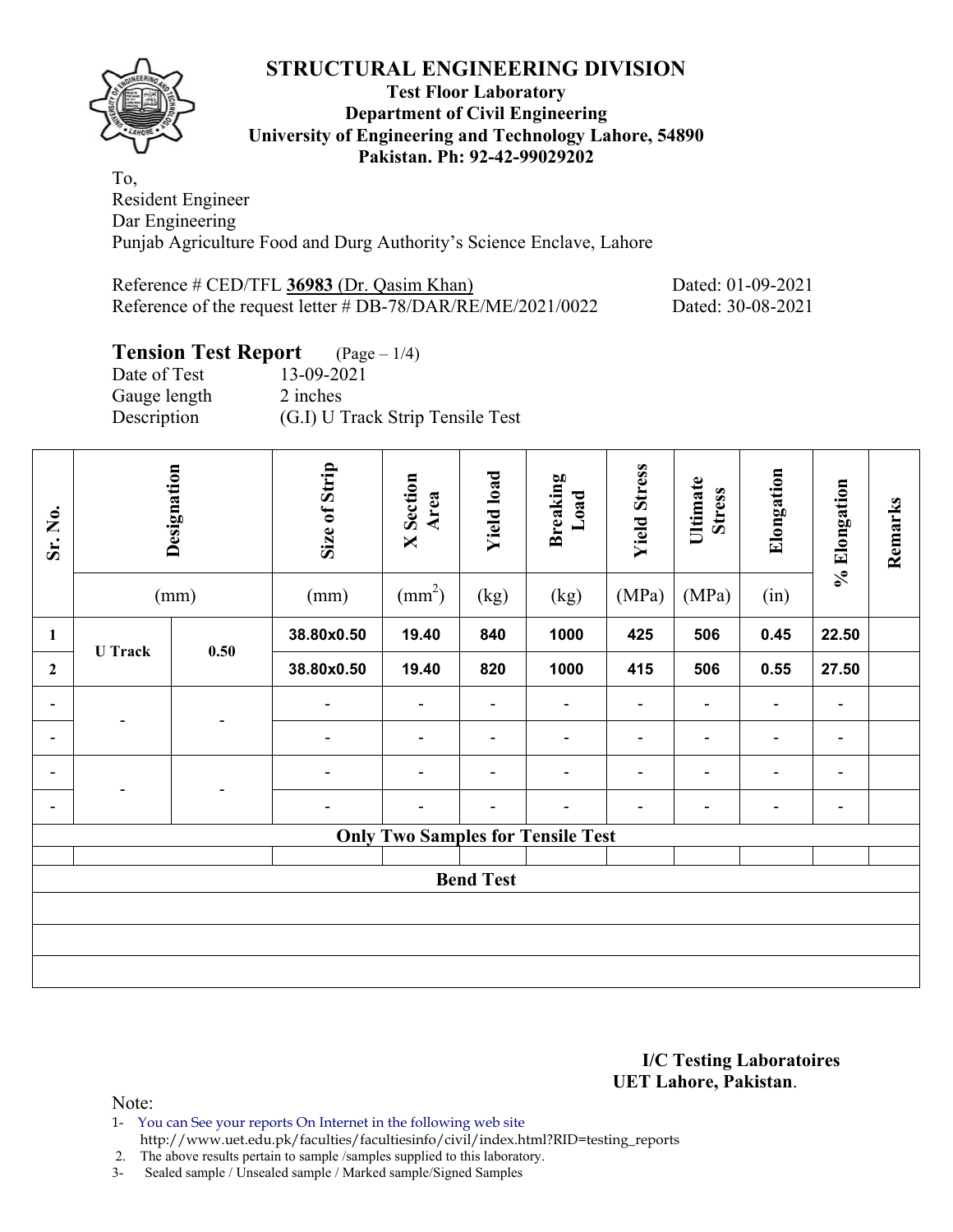

#### **Test Floor Laboratory Department of Civil Engineering University of Engineering and Technology Lahore, 54890 Pakistan. Ph: 92-42-99029202**

To, Resident Engineer Dar Engineering Punjab Agriculture Food and Durg Authority's Science Enclave, Lahore

| Reference # CED/TFL 36983 (Dr. Qasim Khan)                  | Dated: 01-09-2021 |
|-------------------------------------------------------------|-------------------|
| Reference of the request letter # DB-78/DAR/RE/ME/2021/0023 | Dated: 30-08-2021 |

### **Tension Test Report** (Page – 2/4)

Date of Test 13-09-2021 Gauge length 2 inches Description MS Rectangular Section Steel Strip Tensile Test

| Sr. No.          | Designation<br>(mm)                       |            | Size of Strip<br>(mm) | <b>X</b> Section<br>Area<br>$\text{(mm}^2)$ | <b>Yield load</b><br>(kg) | Breaking<br>Load<br>(kg) | <b>Yield Stress</b><br>(MPa) | Ultimate<br><b>Stress</b><br>(MPa) | Elongation<br>(in) | % Elongation   | Remarks |
|------------------|-------------------------------------------|------------|-----------------------|---------------------------------------------|---------------------------|--------------------------|------------------------------|------------------------------------|--------------------|----------------|---------|
| 1                | <b>MS</b>                                 |            | 19.00x1.50            | 28.50                                       | 1000                      | 1200                     | 344                          | 413                                | 0.70               | 35.00          |         |
| $\mathbf{2}$     | Rectangular<br><b>Section</b>             | 75x50x1.5  | 19.30x1.50            | 28.95                                       | 1040                      | 1240                     | 352                          | 420                                | 0.70               | 35.00          |         |
| $\mathbf{3}$     | <b>MS</b><br>Rectangular                  |            | 19.40x1.50            | 29.10                                       | 1000                      | 1260                     | 337                          | 425                                | 0.75               | 37.50          |         |
|                  | <b>Section</b>                            | 100x50x1.5 | 19.40x1.50            | 29.10                                       | 1040                      | 1240                     | 351                          | 418                                | 0.70               | 35.00          |         |
|                  |                                           |            | $\blacksquare$        | ۰                                           | $\blacksquare$            | $\blacksquare$           | $\overline{\phantom{a}}$     | $\blacksquare$                     | $\blacksquare$     | $\blacksquare$ |         |
| ۰                |                                           |            | $\blacksquare$        |                                             | ۰                         | -                        | $\overline{\phantom{a}}$     | $\overline{\phantom{0}}$           |                    | $\blacksquare$ |         |
|                  | <b>Only Four Samples for Tensile Test</b> |            |                       |                                             |                           |                          |                              |                                    |                    |                |         |
| <b>Bend Test</b> |                                           |            |                       |                                             |                           |                          |                              |                                    |                    |                |         |
|                  |                                           |            |                       |                                             |                           |                          |                              |                                    |                    |                |         |
|                  |                                           |            |                       |                                             |                           |                          |                              |                                    |                    |                |         |
|                  |                                           |            |                       |                                             |                           |                          |                              |                                    |                    |                |         |

#### **I/C Testing Laboratoires UET Lahore, Pakistan**.

Note:

1- You can See your reports On Internet in the following web site

 http://www.uet.edu.pk/faculties/facultiesinfo/civil/index.html?RID=testing\_reports 2. The above results pertain to sample /samples supplied to this laboratory.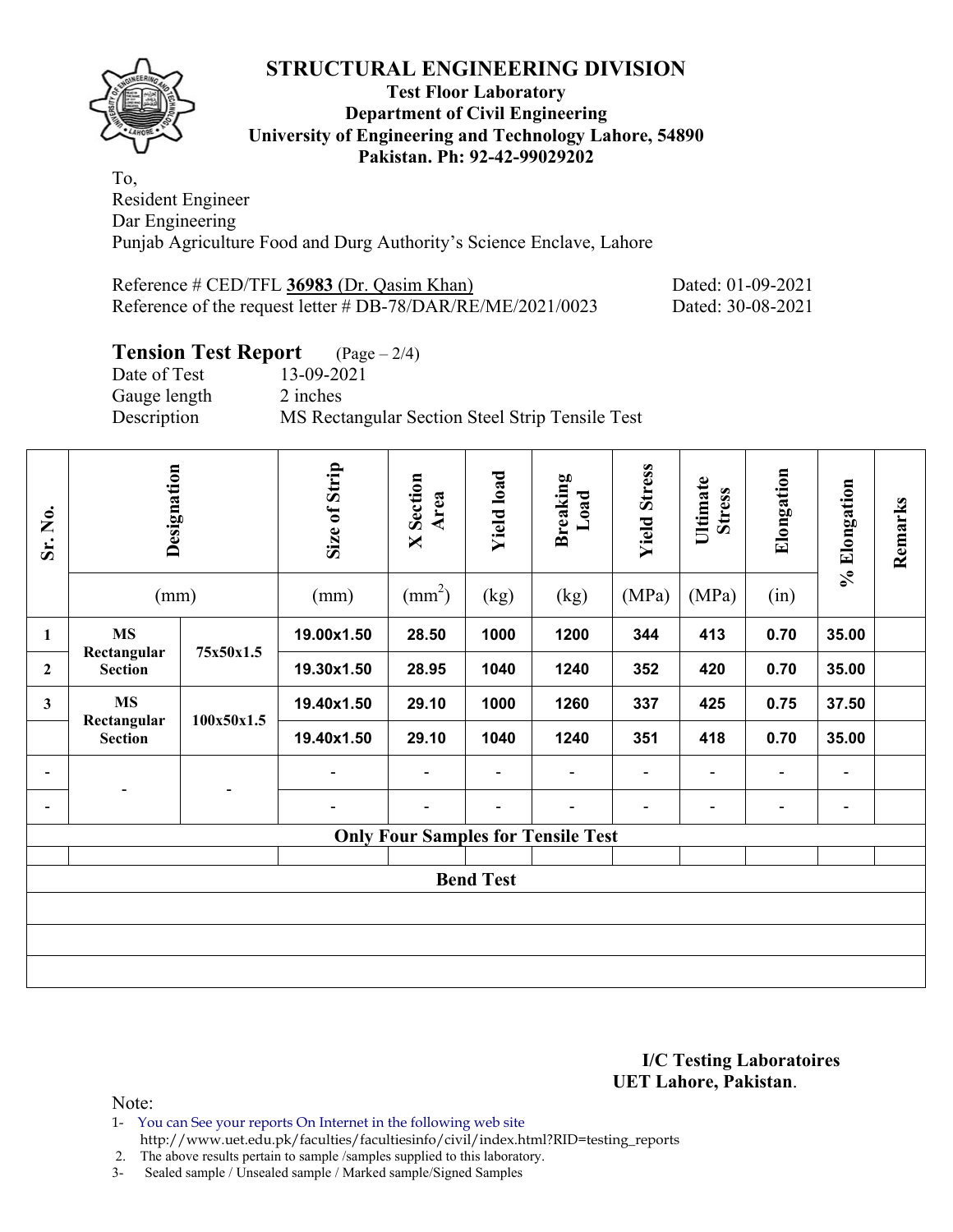

#### **Test Floor Laboratory Department of Civil Engineering University of Engineering and Technology Lahore, 54890 Pakistan. Ph: 92-42-99029202**

To, Resident Engineer Dar Engineering Punjab Agriculture Food and Durg Authority's Science Enclave, Lahore

| Reference $\#$ CED/TFL 36983 (Dr. Qasim Khan)               | Dated: 01-09-2021 |
|-------------------------------------------------------------|-------------------|
| Reference of the request letter # DB-78/DAR/RE/ME/2021/0024 | Dated: 31-08-2021 |

# **Tension Test Report** (Page – 3/4)

| Date of Test | 13-09-2021                        |
|--------------|-----------------------------------|
| Gauge length | 2 inches                          |
| Description  | MS Sheet Steel Strip Tensile Test |

| Sr. No.                                  | Designation<br>(mm) |                  | Size of Strip<br>(mm) | <b>X</b> Section<br>Area<br>$\text{(mm}^2)$ | <b>Yield load</b><br>(kg) | <b>Breaking</b><br>Load<br>(kg) | <b>Yield Stress</b><br>(MPa) | Ultimate<br><b>Stress</b><br>(MPa) | Elongation<br>(in)       | % Elongation | Remarks |
|------------------------------------------|---------------------|------------------|-----------------------|---------------------------------------------|---------------------------|---------------------------------|------------------------------|------------------------------------|--------------------------|--------------|---------|
| $\mathbf{1}$                             |                     |                  | 14.50x2.00            | 29.00                                       | 1160                      | 1560                            | 392                          | 528                                | 0.45                     | 22.50        |         |
| $\mathbf{2}$                             | <b>MS</b> Sheet     | $\boldsymbol{2}$ | 14.30x2.00            | 28.60                                       | 1120                      | 1560                            | 384                          | 535                                | 0.50                     | 25.00        |         |
| $\blacksquare$                           |                     |                  | $\blacksquare$        |                                             |                           | ۰                               | $\blacksquare$               | $\blacksquare$                     |                          | -            |         |
| -                                        |                     |                  | -                     |                                             |                           | ۰                               | $\blacksquare$               | -                                  |                          | ۰            |         |
| $\blacksquare$                           |                     |                  | ÷,                    | $\blacksquare$                              | $\blacksquare$            | $\blacksquare$                  | $\blacksquare$               | $\blacksquare$                     | $\blacksquare$           | -            |         |
| $\blacksquare$                           |                     |                  | -                     |                                             |                           | ۰                               | $\blacksquare$               | $\blacksquare$                     | $\overline{\phantom{0}}$ | -            |         |
| <b>Only Two Samples for Tensile Test</b> |                     |                  |                       |                                             |                           |                                 |                              |                                    |                          |              |         |
| <b>Bend Test</b>                         |                     |                  |                       |                                             |                           |                                 |                              |                                    |                          |              |         |
|                                          |                     |                  |                       |                                             |                           |                                 |                              |                                    |                          |              |         |
|                                          |                     |                  |                       |                                             |                           |                                 |                              |                                    |                          |              |         |
|                                          |                     |                  |                       |                                             |                           |                                 |                              |                                    |                          |              |         |

#### **I/C Testing Laboratoires UET Lahore, Pakistan**.

Note:

- 1- You can See your reports On Internet in the following web site
	- http://www.uet.edu.pk/faculties/facultiesinfo/civil/index.html?RID=testing\_reports

2. The above results pertain to sample /samples supplied to this laboratory.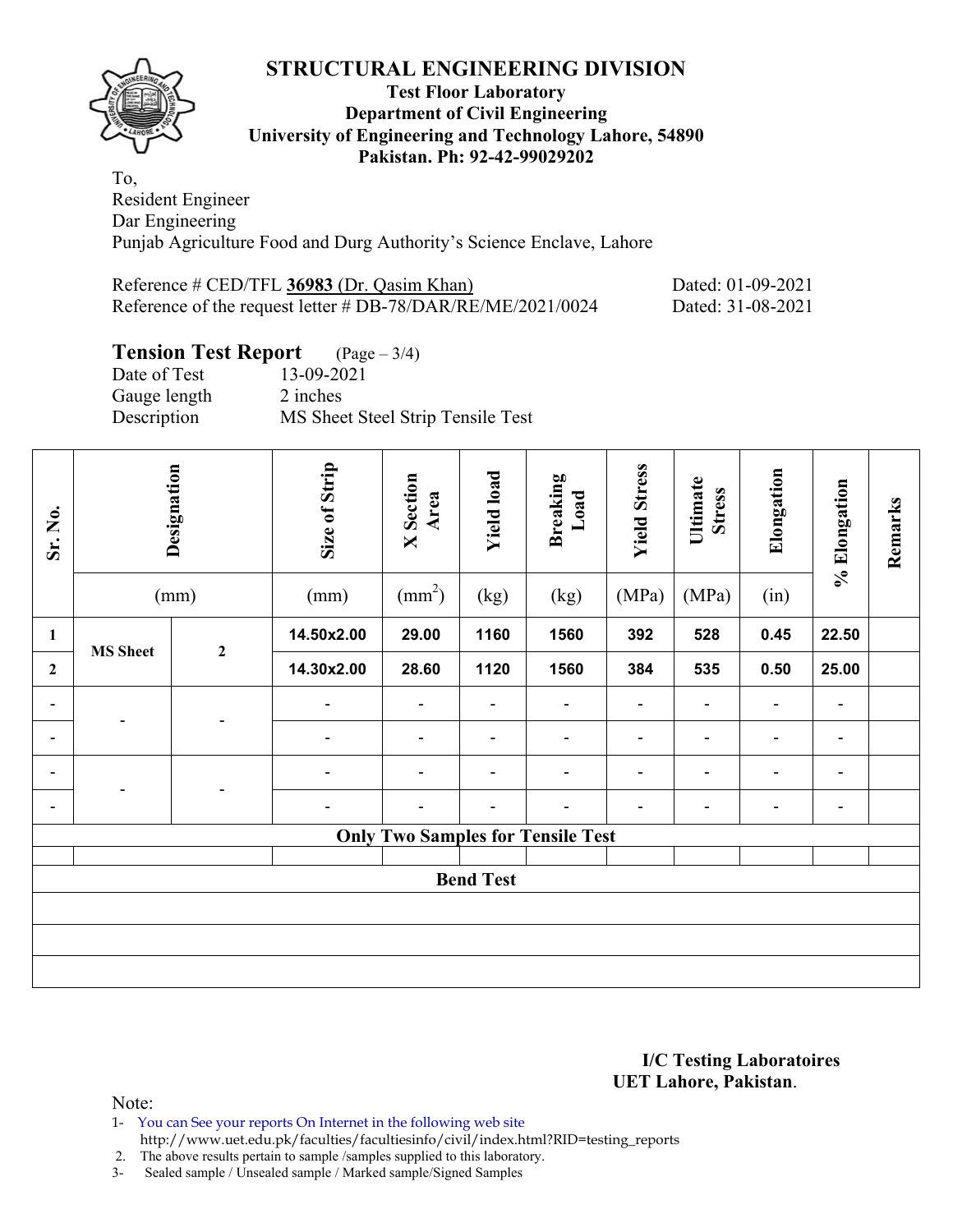

#### **Test Floor Laboratory Department of Civil Engineering University of Engineering and Technology Lahore, 54890 Pakistan. Ph: 92-42-99029202**

To, Resident Engineer Dar Engineering Punjab Agriculture Food and Durg Authority's Science Enclave, Lahore

| Reference $\#$ CED/TFL 36983 (Dr. Qasim Khan)               | Dated: 01-09-2021 |
|-------------------------------------------------------------|-------------------|
| Reference of the request letter # DB-78/DAR/RE/ME/2021/0024 | Dated: 31-08-2021 |

# **Size Test Report** (Page – 4/4)

Date of Test 13-09-2021

Description MS Sheet thickness Test

| Sr.<br>No.   | Designation<br>(mm) | Thickness<br>(mm)               | Remark |
|--------------|---------------------|---------------------------------|--------|
| $\mathbf{1}$ | $\mathbf{2}$        | 2.00                            |        |
|              |                     |                                 |        |
|              |                     |                                 |        |
|              |                     |                                 |        |
|              |                     |                                 |        |
|              |                     |                                 |        |
|              |                     |                                 |        |
|              |                     | <b>Only One Sample for Test</b> |        |
|              |                     |                                 |        |

**I/C Testing Laboratoires UET Lahore, Pakistan**.

- 1- You can See your reports On Internet in the following web site http://www.uet.edu.pk/faculties/facultiesinfo/civil/index.html?RID=testing\_reports
- 2. The above results pertain to sample /samples supplied to this laboratory.
- 3- Sealed sample / Unsealed sample / Marked sample/Signed Samples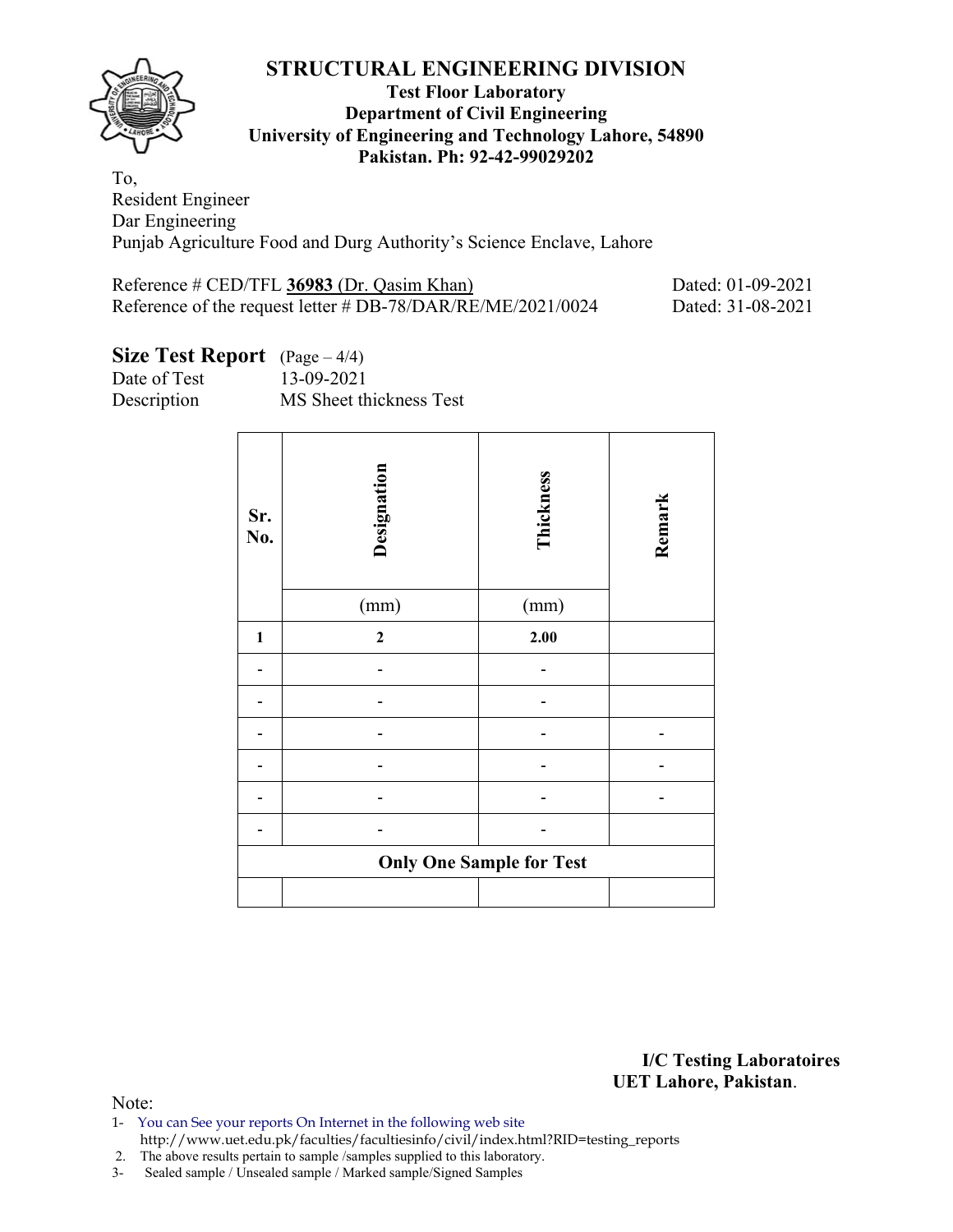

#### **Test Floor Laboratory Department of Civil Engineering University of Engineering and Technology Lahore, 54890 Pakistan. Ph: 92-42-99029202**

To, Resident Engineer Al-Imam Enterprises (Pvt) Ltd Construction of Penta Square, Phase-V, D.H.A, Lahore

| Reference $\#$ CED/TFL 37023 (Dr. Qasim Khan)                      | Dated: 08-09-2021 |
|--------------------------------------------------------------------|-------------------|
| Reference of the request letter $\#$ Al-Imam/746/PS-1/DHA/LHE/1366 | Dated: 08-09-2021 |

# **Tension Test Report** (Page -1/1)

Date of Test 13-09-2021 Gauge length 8 inches

Description Deformed Steel Bar Tensile and Bend Test as per ASTM-A615

| Sr. No.        | Weight                   |                          | Diameter/<br><b>Size</b><br>(mm) |         | Area<br>$(in^2)$         | <b>Yield load</b>                                   | <b>Breaking</b><br>Load | <b>Yield Stress</b><br>(psi) |                                                                 |         | <b>Ultimate Stress</b><br>(psi) | Elongation               | % Elongation                 | Remarks                |
|----------------|--------------------------|--------------------------|----------------------------------|---------|--------------------------|-----------------------------------------------------|-------------------------|------------------------------|-----------------------------------------------------------------|---------|---------------------------------|--------------------------|------------------------------|------------------------|
|                | (1bs/ft)                 | Nominal                  | <b>Actual</b>                    | Nominal | Actual                   | (kg)                                                | (kg)                    | Nominal                      | Actual                                                          | Nominal | Actual                          | (inch)                   |                              |                        |
| $\mathbf{1}$   | 0.380                    | 10                       | 9.58                             | 0.12    | 0.112                    | 3400                                                | 4700                    | 62464                        | 67070                                                           | 86347   | 92800                           | 1.60                     | 20.0                         |                        |
| $\mathbf{2}$   | 0.376                    | 10                       | 9.52                             | 0.12    | 0.110                    | 3200                                                | 4600                    | 58789                        | 63860                                                           | 84510   | 91800                           | 1.50                     | 18.8                         | Kamran<br><b>Steel</b> |
| $\overline{a}$ |                          | $\overline{\phantom{0}}$ |                                  |         |                          |                                                     |                         |                              |                                                                 |         |                                 |                          | $\qquad \qquad \blacksquare$ |                        |
| $\blacksquare$ | $\overline{\phantom{a}}$ | $\overline{\phantom{0}}$ |                                  | Ξ.      | $\overline{\phantom{a}}$ |                                                     |                         |                              |                                                                 |         | $\overline{\phantom{0}}$        | $\blacksquare$           | $\qquad \qquad \blacksquare$ |                        |
| $\blacksquare$ | $\overline{\phantom{0}}$ | $\overline{\phantom{0}}$ | $\blacksquare$                   | -       | $\overline{\phantom{a}}$ |                                                     |                         |                              |                                                                 |         | $\overline{\phantom{0}}$        | $\overline{\phantom{0}}$ | $\qquad \qquad \blacksquare$ |                        |
|                |                          | $\overline{\phantom{0}}$ |                                  |         | $\overline{\phantom{0}}$ |                                                     |                         |                              |                                                                 |         |                                 |                          |                              |                        |
|                |                          |                          |                                  |         |                          |                                                     |                         |                              | Note: only two samples for tensile and one sample for bend test |         |                                 |                          |                              |                        |
|                |                          |                          |                                  |         |                          |                                                     |                         |                              |                                                                 |         |                                 |                          |                              |                        |
|                |                          |                          |                                  |         |                          |                                                     | <b>Bend Test</b>        |                              |                                                                 |         |                                 |                          |                              |                        |
|                |                          |                          |                                  |         |                          | 10mm Dia Bar Bend Test Through 180° is Satisfactory |                         |                              |                                                                 |         |                                 |                          |                              |                        |
|                |                          |                          |                                  |         |                          |                                                     |                         |                              |                                                                 |         |                                 |                          |                              |                        |
|                |                          |                          |                                  |         |                          |                                                     |                         |                              |                                                                 |         |                                 |                          |                              |                        |

**I/C Testing Laboratoires UET Lahore, Pakistan**.

Note:

1- You can See your reports On Internet in the following web site http://www.uet.edu.pk/faculties/facultiesinfo/civil/index.html?RID=testing\_reports

2. The above results pertain to sample /samples supplied to this laboratory.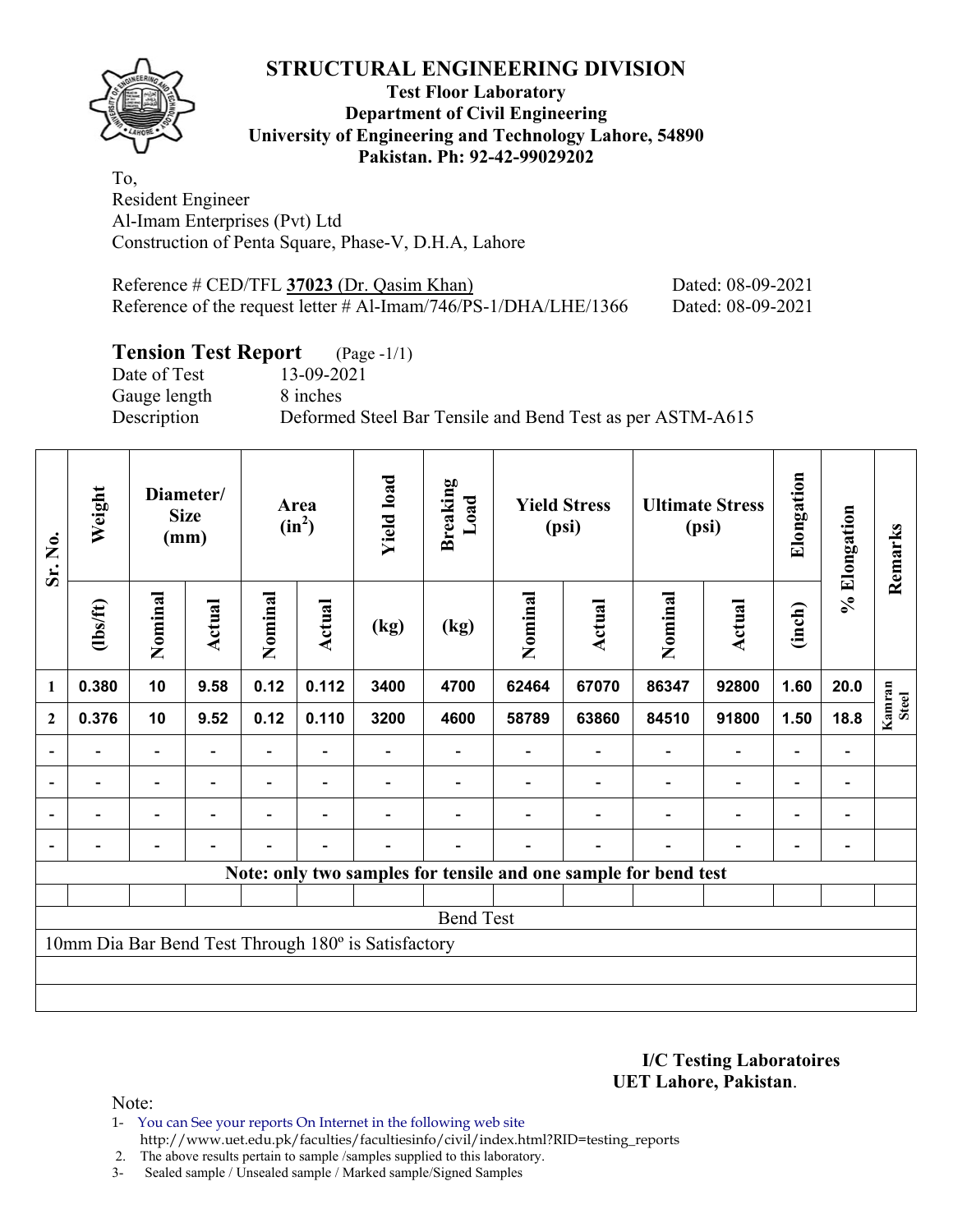

**Test Floor Laboratory Department of Civil Engineering University of Engineering and Technology Lahore, 54890 Pakistan. Ph: 92-42-99029202** 

To, Raheel Butt

Reference # CED/TFL **37024** (Dr. Qasim Khan) Dated: 08-09-2021 Reference of the request letter # Nil Dated: 08-09-2021

#### **Tension Test Report** (Page -1/1) Date of Test 13-09-2021 Gauge length 8 inches Description Deformed Steel Bar Tensile and Bend Test as per ASTM-A615

| Sr. No.                  | Weight                                        |                   | Diameter/<br><b>Size</b> | Area<br>$(in^2)$ |        | <b>Yield load</b> | <b>Breaking</b><br>Load | <b>Yield Stress</b><br>(psi) |        | <b>Ultimate Stress</b><br>(psi)                                 |                | Elongation | % Elongation | Remarks |
|--------------------------|-----------------------------------------------|-------------------|--------------------------|------------------|--------|-------------------|-------------------------|------------------------------|--------|-----------------------------------------------------------------|----------------|------------|--------------|---------|
| 1                        | $\frac{2}{10}$                                | Nominal<br>$(\#)$ | Actual<br>(inch)         | Nominal          | Actual | (kg)              | (kg)                    | Nominal                      | Actual | Nominal                                                         | <b>Actual</b>  | (inch)     |              |         |
|                          | 0.380                                         | $\mathbf{3}$      | 0.377                    | 0.11             | 0.112  | 3400              | 5100                    | 68200                        | 67030  | 102200                                                          | 100600         | 1.50       | 18.8         |         |
| $\overline{2}$           | 0.376                                         | $\mathbf{3}$      | 0.375                    | 0.11             | 0.111  | 3300              | 5000                    | 66200                        | 65750  | 100200                                                          | 99700          | 1.50       | 18.8         |         |
|                          |                                               | ٠                 |                          | Ξ.               |        |                   |                         |                              |        |                                                                 | $\blacksquare$ |            | ۰            |         |
| $\overline{\phantom{a}}$ |                                               | $\blacksquare$    |                          |                  |        |                   |                         |                              |        |                                                                 |                |            | ۰            |         |
| $\overline{\phantom{a}}$ |                                               | ٠                 |                          |                  |        |                   |                         |                              |        |                                                                 |                |            | ۰            |         |
| $\blacksquare$           | -                                             | $\blacksquare$    |                          |                  |        |                   |                         |                              |        |                                                                 |                |            | ۰            |         |
|                          |                                               |                   |                          |                  |        |                   |                         |                              |        | Note: only two samples for tensile and one sample for bend test |                |            |              |         |
|                          |                                               |                   |                          |                  |        |                   |                         |                              |        |                                                                 |                |            |              |         |
|                          |                                               |                   |                          |                  |        |                   | <b>Bend Test</b>        |                              |        |                                                                 |                |            |              |         |
|                          | #3 Bar Bend Test Through 180° is Satisfactory |                   |                          |                  |        |                   |                         |                              |        |                                                                 |                |            |              |         |
|                          |                                               |                   |                          |                  |        |                   |                         |                              |        |                                                                 |                |            |              |         |
|                          |                                               |                   |                          |                  |        |                   |                         |                              |        |                                                                 |                |            |              |         |

**I/C Testing Laboratoires UET Lahore, Pakistan**.

Note:

1- You can See your reports On Internet in the following web site http://www.uet.edu.pk/faculties/facultiesinfo/civil/index.html?RID=testing\_reports

2. The above results pertain to sample /samples supplied to this laboratory.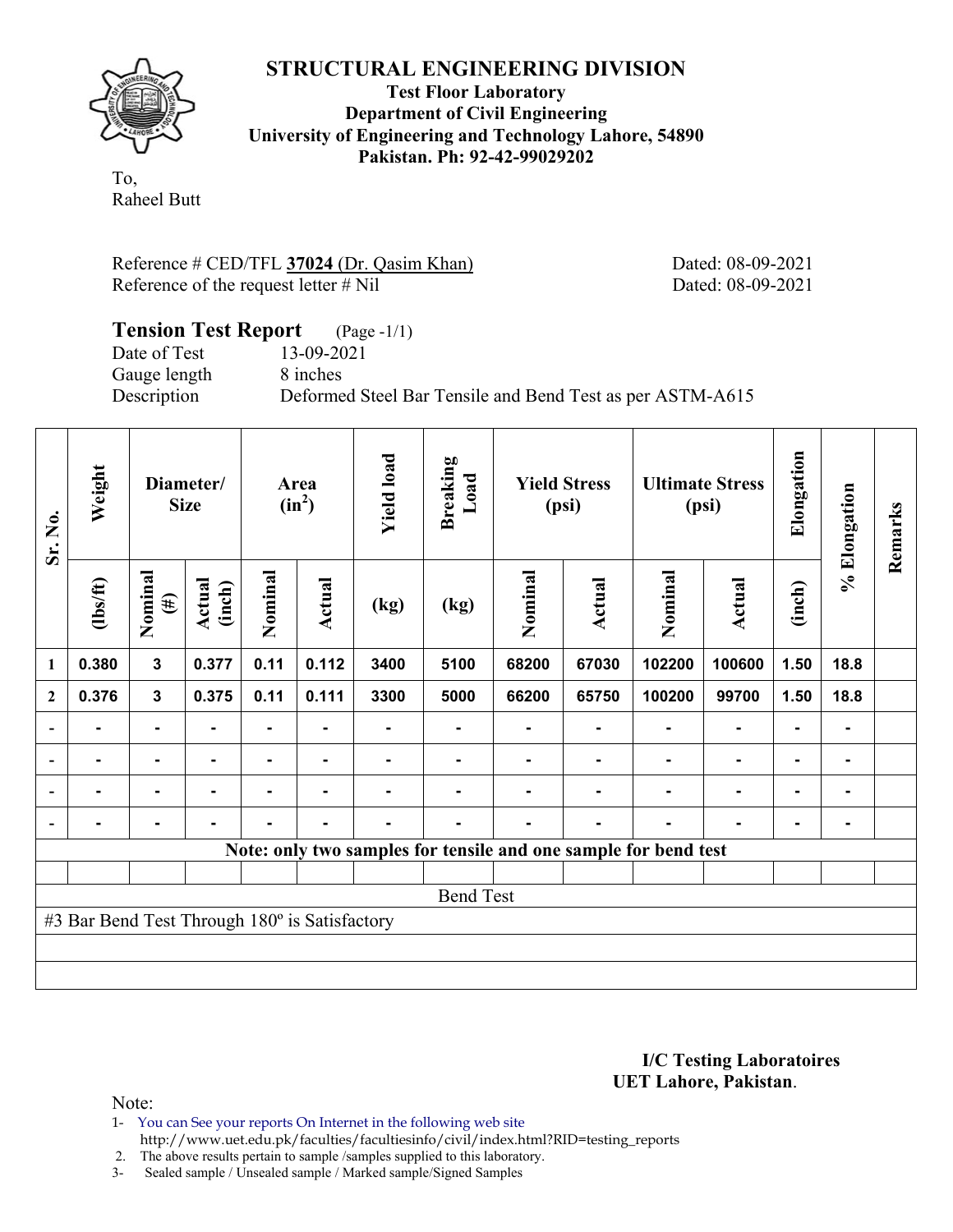

#### **Test Floor Laboratory Department of Civil Engineering University of Engineering and Technology Lahore, 54890 Pakistan. Ph: 92-42-99029202**

To, Senior Manager Civil HNR Company (Pvt) Ltd Haier Pakistan Industrial Park Expansion Project Refrigeration Plant II, Lahore

| Reference $\#$ CED/TFL 37026 (Dr. Qasim Khan)               | Dated: 09-09-2021 |
|-------------------------------------------------------------|-------------------|
| Reference of the request letter $\#$ HNR/PRO/REF-II/2021/02 | Dated: 09-09-2021 |

### **Tension Test Report** (Page -1/)

Date of Test 13-09-2021 Gauge length 8 inches

Description Deformed Steel Bar Tensile and Bend Test as per ASTM-A615

| Sr. No.<br>$\mathbf{1}$  | Weight                                        | Diameter/<br><b>Size</b> |                          | Area<br>$(in^2)$         |                          | <b>Yield load</b> | <b>Breaking</b><br>Load | <b>Yield Stress</b><br>(psi) |        | <b>Ultimate Stress</b><br>(psi)                                 |                          | Elongation               | % Elongation                 | Remarks |
|--------------------------|-----------------------------------------------|--------------------------|--------------------------|--------------------------|--------------------------|-------------------|-------------------------|------------------------------|--------|-----------------------------------------------------------------|--------------------------|--------------------------|------------------------------|---------|
|                          | $\frac{2}{10}$                                | Nominal<br>$(\#)$        | Actual<br>(inch)         | Nominal                  | <b>Actual</b>            | (kg)              | (kg)                    | Nominal                      | Actual | Nominal                                                         | <b>Actual</b>            | (inch)                   |                              |         |
|                          | 0.423                                         | 3                        | 0.398                    | 0.11                     | 0.124                    | 3600              | 5000                    | 72200                        | 63830  | 100200                                                          | 88700                    | 1.50                     | 18.8                         |         |
| $\mathbf{2}$             | 0.414                                         | $\mathbf{3}$             | 0.393                    | 0.11                     | 0.122                    | 3300              | 4800                    | 66200                        | 59820  | 96200                                                           | 87000                    | 1.30                     | 16.3                         |         |
|                          |                                               | $\overline{\phantom{0}}$ |                          |                          |                          |                   |                         |                              |        |                                                                 |                          |                          | -                            |         |
| $\overline{\phantom{a}}$ | $\overline{\phantom{a}}$                      | $\overline{\phantom{0}}$ | $\blacksquare$           |                          | $\overline{\phantom{a}}$ |                   |                         |                              |        |                                                                 | $\overline{\phantom{0}}$ | $\blacksquare$           | $\qquad \qquad \blacksquare$ |         |
| $\blacksquare$           | $\overline{\phantom{0}}$                      | $\overline{\phantom{0}}$ |                          | $\overline{\phantom{0}}$ | $\overline{\phantom{0}}$ |                   |                         |                              |        |                                                                 | $\overline{\phantom{0}}$ | $\overline{\phantom{0}}$ | $\qquad \qquad \blacksquare$ |         |
| $\blacksquare$           |                                               | -                        | $\overline{\phantom{0}}$ | $\overline{\phantom{0}}$ | $\blacksquare$           |                   |                         |                              |        |                                                                 | $\overline{\phantom{0}}$ | $\overline{\phantom{0}}$ | $\overline{a}$               |         |
|                          |                                               |                          |                          |                          |                          |                   |                         |                              |        | Note: only two samples for tensile and one sample for bend test |                          |                          |                              |         |
|                          |                                               |                          |                          |                          |                          |                   |                         |                              |        |                                                                 |                          |                          |                              |         |
|                          |                                               |                          |                          |                          |                          |                   | <b>Bend Test</b>        |                              |        |                                                                 |                          |                          |                              |         |
|                          | #3 Bar Bend Test Through 180° is Satisfactory |                          |                          |                          |                          |                   |                         |                              |        |                                                                 |                          |                          |                              |         |
|                          |                                               |                          |                          |                          |                          |                   |                         |                              |        |                                                                 |                          |                          |                              |         |
|                          |                                               |                          |                          |                          |                          |                   |                         |                              |        |                                                                 |                          |                          |                              |         |

**I/C Testing Laboratoires UET Lahore, Pakistan**.

Note:

1- You can See your reports On Internet in the following web site http://www.uet.edu.pk/faculties/facultiesinfo/civil/index.html?RID=testing\_reports

2. The above results pertain to sample /samples supplied to this laboratory.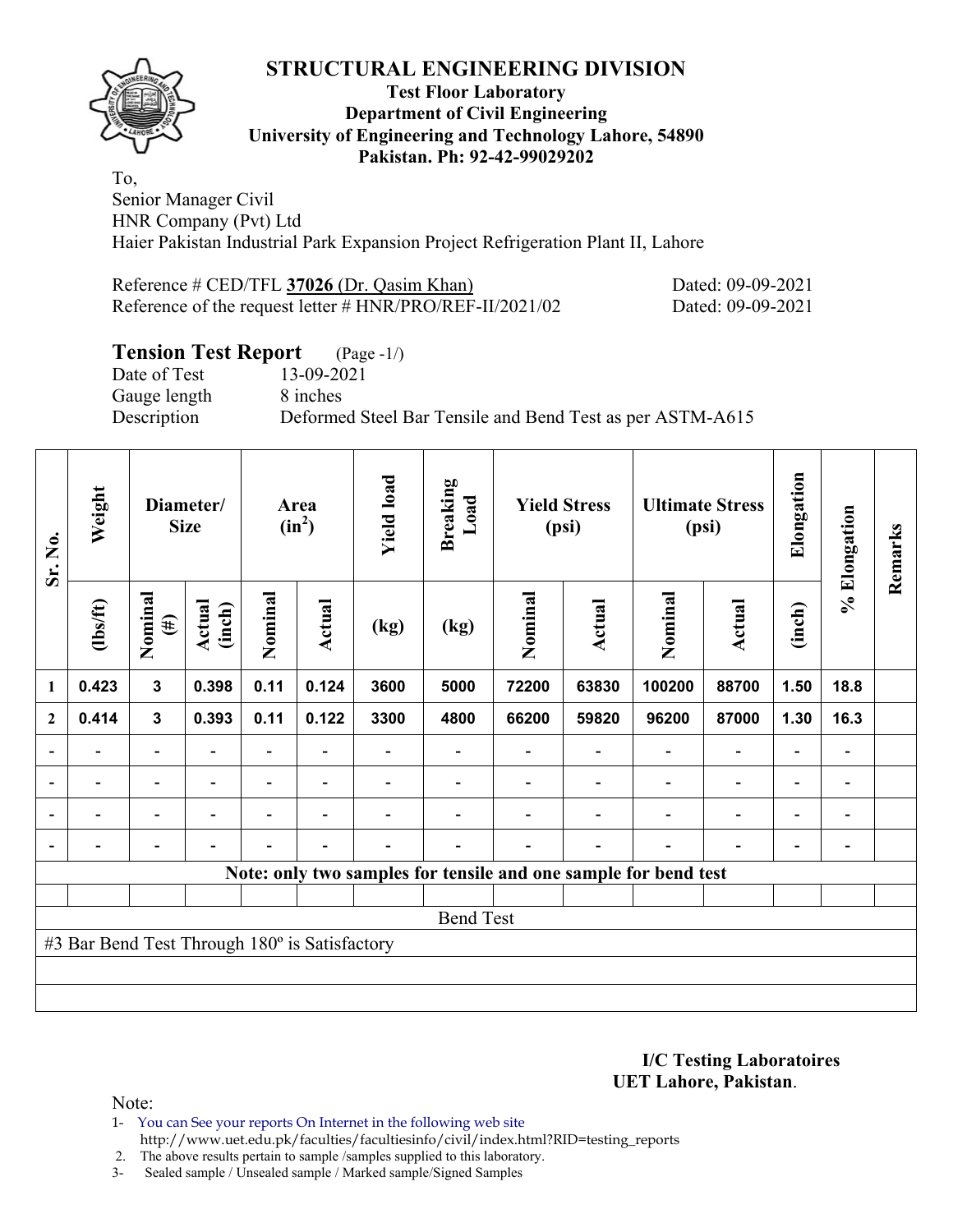

#### **Test Floor Laboratory Department of Civil Engineering University of Engineering and Technology Lahore, 54890 Pakistan. Ph: 92-42-99029202**

To, Project Director (North-3) WASO (PAEC) "Construction of Building for Human Performance Improvement Training Facility at CHASCENT" (AL-Moiz Steel, Heat No. 3106)

| Reference $\#$ CED/TFL 37027 (Dr. Qasim Khan)           | Dated: 09-09-2021 |
|---------------------------------------------------------|-------------------|
| Reference of the request letter # WASO-CPGS-21-188-1598 | Dated: 07-09-2021 |

### **Tension Test Report** (Page -1/1)

Date of Test 13-09-2021 Gauge length 8 inches

Description Deformed Steel Bar Tensile and Bend Test as per ASTM-A615

| Sr. No.      | Weight                                        |                   | Diameter/<br><b>Size</b> | <b>Yield load</b><br><b>Breaking</b><br>Area<br>$(in^2)$ |               | Load           | <b>Yield Stress</b><br>(psi)                                    |                | <b>Ultimate Stress</b><br>(psi) |         | Elongation     | % Elongation | Remarks        |  |
|--------------|-----------------------------------------------|-------------------|--------------------------|----------------------------------------------------------|---------------|----------------|-----------------------------------------------------------------|----------------|---------------------------------|---------|----------------|--------------|----------------|--|
|              | $\frac{2}{10}$                                | Nominal<br>$(\#)$ | Actual<br>(inch)         | Nominal                                                  | <b>Actual</b> | (kg)           | (kg)                                                            | Nominal        | <b>Actual</b>                   | Nominal | Actual         | (inch)       |                |  |
| 1            | 0.380                                         | $\mathbf{3}$      | 0.377                    | 0.11                                                     | 0.112         | 3300           | 4850                                                            | 66200          | 65080                           | 97200   | 95700          | 1.40         | 17.5           |  |
| $\mathbf{2}$ | 0.380                                         | $\mathbf{3}$      | 0.377                    | 0.11                                                     | 0.112         | 3300           | 4900                                                            | 66200          | 65080                           | 98200   | 96700          | 1.30         | 16.3           |  |
|              |                                               | $\blacksquare$    |                          |                                                          | ٠             | $\blacksquare$ | ۰                                                               | $\blacksquare$ |                                 |         | $\blacksquare$ |              | ۰              |  |
|              |                                               | ۰                 |                          |                                                          |               |                |                                                                 |                |                                 |         |                |              | $\blacksquare$ |  |
|              |                                               | ۰                 |                          |                                                          |               |                |                                                                 |                |                                 |         |                |              | ۰              |  |
|              |                                               |                   |                          |                                                          |               |                |                                                                 |                |                                 |         |                |              |                |  |
|              |                                               |                   |                          |                                                          |               |                | Note: only two samples for tensile and one sample for bend test |                |                                 |         |                |              |                |  |
|              |                                               |                   |                          |                                                          |               |                |                                                                 |                |                                 |         |                |              |                |  |
|              |                                               |                   |                          |                                                          |               |                | <b>Bend Test</b>                                                |                |                                 |         |                |              |                |  |
|              | #3 Bar Bend Test Through 180° is Satisfactory |                   |                          |                                                          |               |                |                                                                 |                |                                 |         |                |              |                |  |
|              |                                               |                   |                          |                                                          |               |                |                                                                 |                |                                 |         |                |              |                |  |
|              |                                               |                   |                          |                                                          |               |                |                                                                 |                |                                 |         |                |              |                |  |

**I/C Testing Laboratoires UET Lahore, Pakistan**.

- 1- You can See your reports On Internet in the following web site http://www.uet.edu.pk/faculties/facultiesinfo/civil/index.html?RID=testing\_reports
- 2. The above results pertain to sample /samples supplied to this laboratory.
- 3- Sealed sample / Unsealed sample / Marked sample/Signed Samples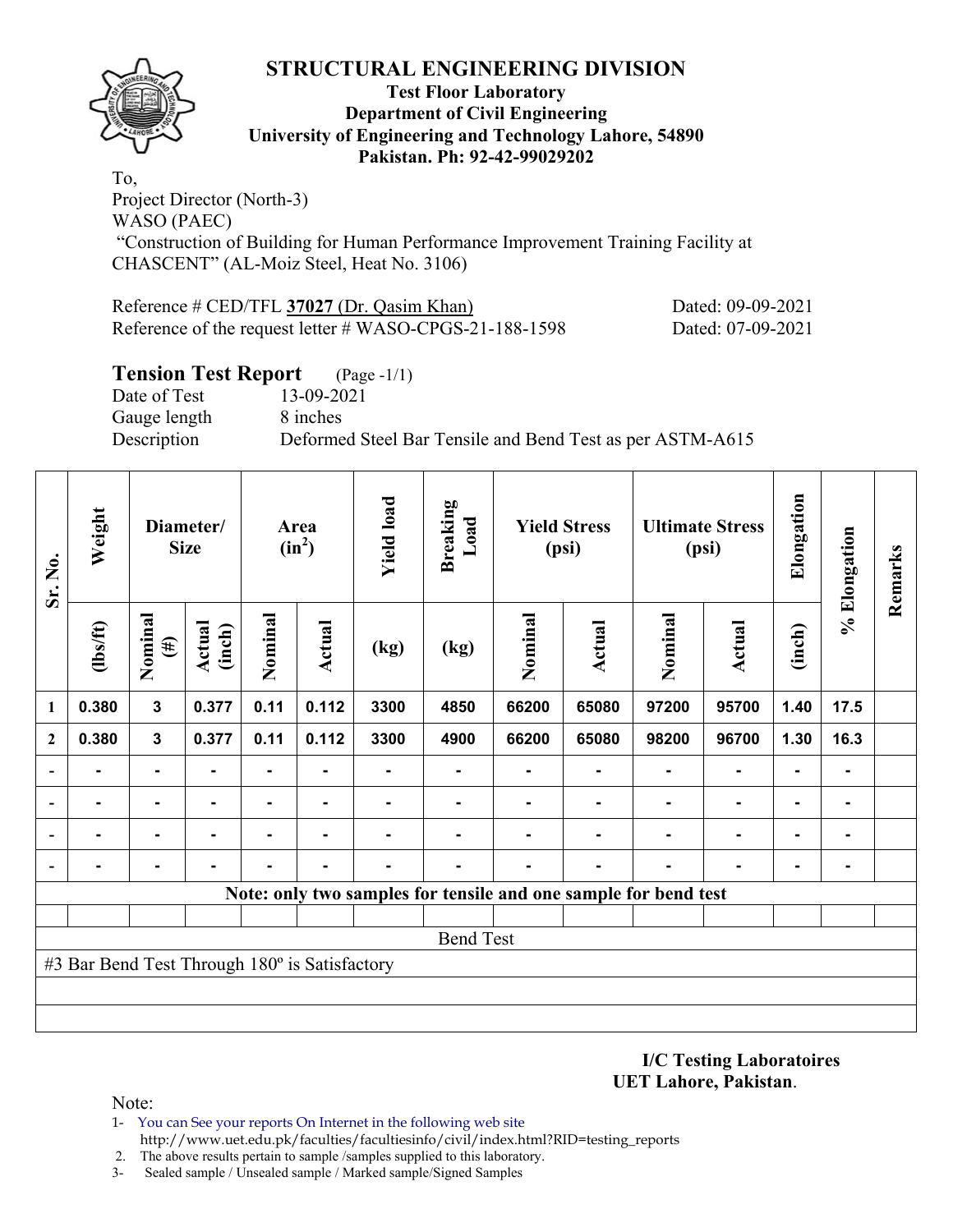

#### **Test Floor Laboratory Department of Civil Engineering University of Engineering and Technology Lahore, 54890 Pakistan. Ph: 92-42-99029202**

To, Pr. Engineer (Civil), WASO PAEC, Chashma "Construction of Officer Hostel (Additional Scope of Work 1<sup>st</sup> Floor) at PNPFC, Wan Bhachran" (AL-Moiz Steel, Heat No. 1595)

| Reference $\#$ CED/TFL 37028 (Dr. Qasim Khan)                    | Dated: 09-09-2021 |
|------------------------------------------------------------------|-------------------|
| Reference of the request letter # $PD(CH)/WASO/PNPEC/11/19/1613$ | Dated: 08-09-2021 |

### **Tension Test Report** (Page -1/1)

Date of Test 13-09-2021 Gauge length 8 inches

Description Deformed Steel Bar Tensile and Bend Test as per ASTM-A615

| Sr. No.                  | Weight                                              |                | Diameter/<br><b>Size</b><br>(inch) | Area<br>$(in^2)$ |               | <b>Yield load</b> | <b>Breaking</b><br>Load | <b>Yield Stress</b><br>(psi) |                                                                 | <b>Ultimate Stress</b><br>(psi) |               | Elongation     | % Elongation   | Remarks |
|--------------------------|-----------------------------------------------------|----------------|------------------------------------|------------------|---------------|-------------------|-------------------------|------------------------------|-----------------------------------------------------------------|---------------------------------|---------------|----------------|----------------|---------|
| $\mathbf{1}$             | $\frac{2}{10}$                                      | Nominal        | <b>Actual</b>                      | Nominal          | <b>Actual</b> | (kg)              | (kg)                    | Nominal                      | <b>Actual</b>                                                   | Nominal                         | <b>Actual</b> | (inch)         |                |         |
|                          | 0.382                                               | 3/8            | 0.378                              | 0.11             | 0.112         | 3500              | 4800                    | 70200                        | 68660                                                           | 96200                           | 94200         | 1.40           | 17.5           |         |
| $\overline{2}$           | 0.381                                               | 3/8            | 0.378                              | 0.11             | 0.112         | 3400              | 4800                    | 68200                        | 66880                                                           | 96200                           | 94500         | 1.40           | 17.5           |         |
| $\overline{\phantom{0}}$ |                                                     | $\blacksquare$ |                                    |                  |               |                   |                         |                              |                                                                 |                                 |               |                | $\blacksquare$ |         |
| $\overline{\phantom{a}}$ |                                                     | ٠              |                                    | $\blacksquare$   | ۰             |                   |                         |                              |                                                                 |                                 |               | ۰              | $\blacksquare$ |         |
| $\overline{\phantom{a}}$ | -                                                   | $\blacksquare$ |                                    |                  |               |                   |                         |                              |                                                                 |                                 |               | $\blacksquare$ | $\blacksquare$ |         |
| $\overline{\phantom{a}}$ | -                                                   | $\blacksquare$ |                                    |                  |               |                   |                         |                              |                                                                 | -                               |               |                |                |         |
|                          |                                                     |                |                                    |                  |               |                   |                         |                              | Note: only two samples for tensile and one sample for bend test |                                 |               |                |                |         |
|                          |                                                     |                |                                    |                  |               |                   |                         |                              |                                                                 |                                 |               |                |                |         |
|                          |                                                     |                |                                    |                  |               |                   | <b>Bend Test</b>        |                              |                                                                 |                                 |               |                |                |         |
|                          | 3/8" Dia Bar Bend Test Through 180° is Satisfactory |                |                                    |                  |               |                   |                         |                              |                                                                 |                                 |               |                |                |         |
|                          |                                                     |                |                                    |                  |               |                   |                         |                              |                                                                 |                                 |               |                |                |         |
|                          |                                                     |                |                                    |                  |               |                   |                         |                              |                                                                 |                                 |               |                |                |         |

**I/C Testing Laboratoires UET Lahore, Pakistan**.

Note:

1- You can See your reports On Internet in the following web site http://www.uet.edu.pk/faculties/facultiesinfo/civil/index.html?RID=testing\_reports

2. The above results pertain to sample /samples supplied to this laboratory.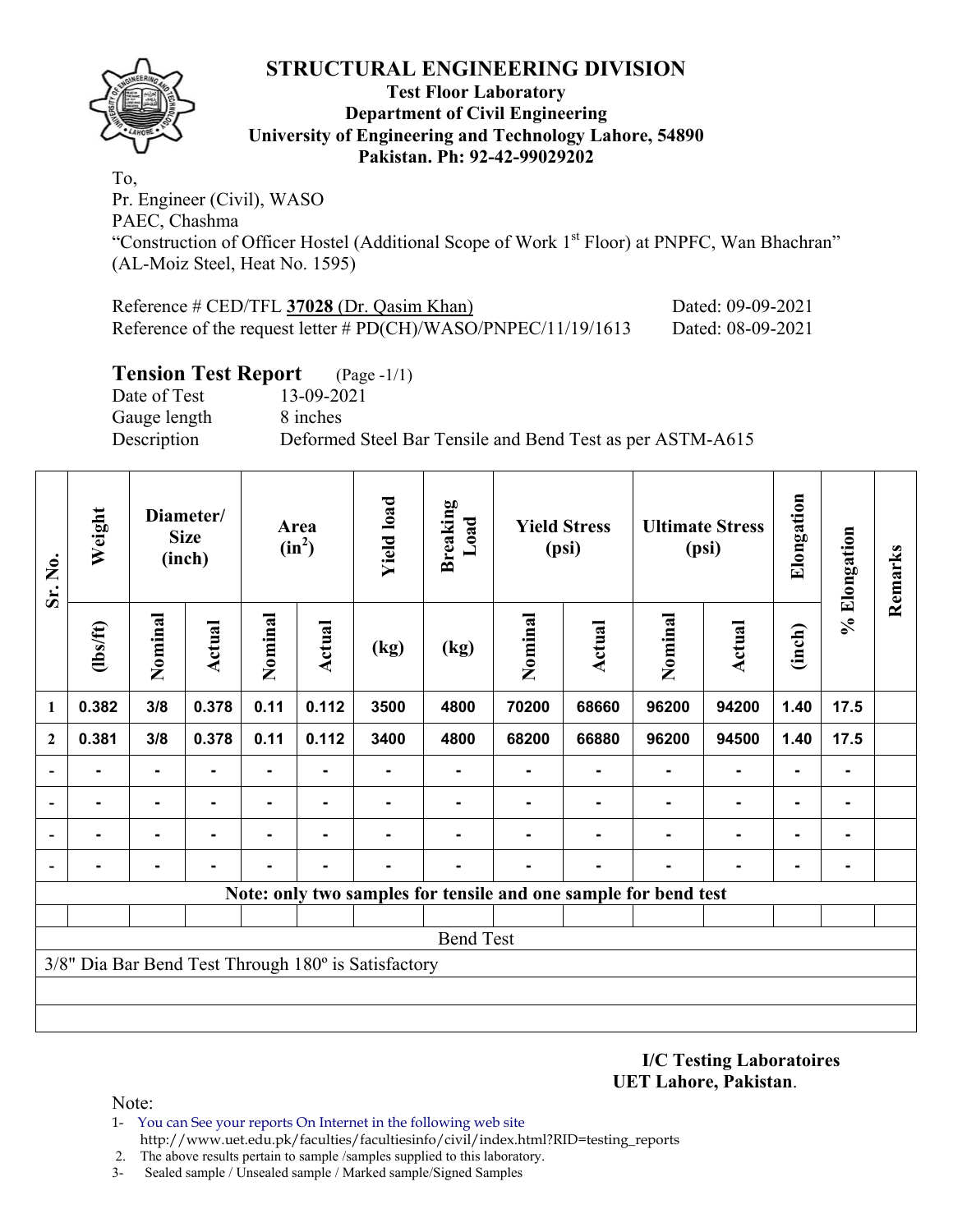

#### **Test Floor Laboratory Department of Civil Engineering University of Engineering and Technology Lahore, 54890 Pakistan. Ph: 92-42-99029202**

To, Civil Engineer Shahbaz Garments (Pvt) Limited MIDAS Safety "Construction of Ring Spinning Building at Shahbaz Garments Pvt Ltd, Faisalabad"

Reference # CED/TFL **37031** (Dr. Qasim Khan) Dated: 10-09-2021 Reference of the request letter # UET/03/2021 Dated: 09-09-2021

| <b>Tension Test Report</b> (Page -1/1) |                                                           |
|----------------------------------------|-----------------------------------------------------------|
| Date of Test                           | 13-09-2021                                                |
| Gauge length                           | 8 inches                                                  |
| Description                            | Deformed Steel Bar Tensile and Bend Test as per ASTM-A615 |
|                                        |                                                           |

| Weight                                              |                          |                          | Area<br>$(in^2)$                 |                          | <b>Yield load</b> | <b>Breaking</b><br>Load | <b>Yield Stress</b><br>(psi) |                          | <b>Ultimate Stress</b><br>(psi) |                          | Elongation                                                      |                          | Remarks      |
|-----------------------------------------------------|--------------------------|--------------------------|----------------------------------|--------------------------|-------------------|-------------------------|------------------------------|--------------------------|---------------------------------|--------------------------|-----------------------------------------------------------------|--------------------------|--------------|
| $\frac{2}{10}$                                      | Nominal                  | Actual                   | Nominal                          | Actual                   | (kg)              | (kg)                    | Nominal                      | <b>Actual</b>            | Nominal                         | <b>Actual</b>            | (inch)                                                          |                          |              |
| 0.389                                               | 10                       | 9.69                     | 0.12                             | 0.114                    | 3900              | 5000                    | 71650                        | 75200                    | 91858                           | 96500                    | 1.30                                                            | 16.3                     |              |
| 0.387                                               | 10                       | 9.67                     | 0.12                             | 0.114                    | 3800              | 4900                    | 69812                        | 73570                    | 90021                           | 94900                    | 1.20                                                            | 15.0                     |              |
|                                                     | $\overline{\phantom{0}}$ | $\blacksquare$           | Ξ.                               | $\overline{\phantom{a}}$ |                   |                         |                              | $\overline{\phantom{a}}$ | $\overline{\phantom{a}}$        | $\overline{\phantom{a}}$ | $\overline{\phantom{a}}$                                        | $\overline{\phantom{a}}$ |              |
|                                                     | $\overline{\phantom{0}}$ | $\overline{\phantom{0}}$ | $\overline{\phantom{0}}$         | $\overline{\phantom{0}}$ |                   |                         |                              |                          | $\overline{\phantom{0}}$        | $\overline{\phantom{0}}$ | $\overline{\phantom{a}}$                                        | -                        |              |
|                                                     | -                        |                          |                                  |                          |                   |                         |                              |                          |                                 | $\overline{\phantom{0}}$ | $\overline{\phantom{0}}$                                        | $\overline{a}$           |              |
|                                                     |                          |                          |                                  |                          |                   |                         |                              |                          |                                 | $\overline{a}$           | $\overline{\phantom{a}}$                                        | $\overline{a}$           |              |
|                                                     |                          |                          |                                  |                          |                   |                         |                              |                          |                                 |                          |                                                                 |                          |              |
|                                                     |                          |                          |                                  |                          |                   |                         |                              |                          |                                 |                          |                                                                 |                          |              |
|                                                     |                          |                          |                                  |                          |                   |                         |                              |                          |                                 |                          |                                                                 |                          |              |
| 10mm Dia Bar Bend Test Through 180° is Satisfactory |                          |                          |                                  |                          |                   |                         |                              |                          |                                 |                          |                                                                 |                          |              |
|                                                     |                          |                          |                                  |                          |                   |                         |                              |                          |                                 |                          |                                                                 |                          |              |
|                                                     |                          |                          |                                  |                          |                   |                         |                              |                          |                                 |                          |                                                                 |                          |              |
|                                                     |                          |                          | Diameter/<br><b>Size</b><br>(mm) |                          |                   |                         |                              | <b>Bend Test</b>         |                                 |                          | Note: only two samples for tensile and one sample for bend test |                          | % Elongation |

**I/C Testing Laboratoires UET Lahore, Pakistan**.

- 1- You can See your reports On Internet in the following web site http://www.uet.edu.pk/faculties/facultiesinfo/civil/index.html?RID=testing\_reports
- 2. The above results pertain to sample /samples supplied to this laboratory.
- 3- Sealed sample / Unsealed sample / Marked sample/Signed Samples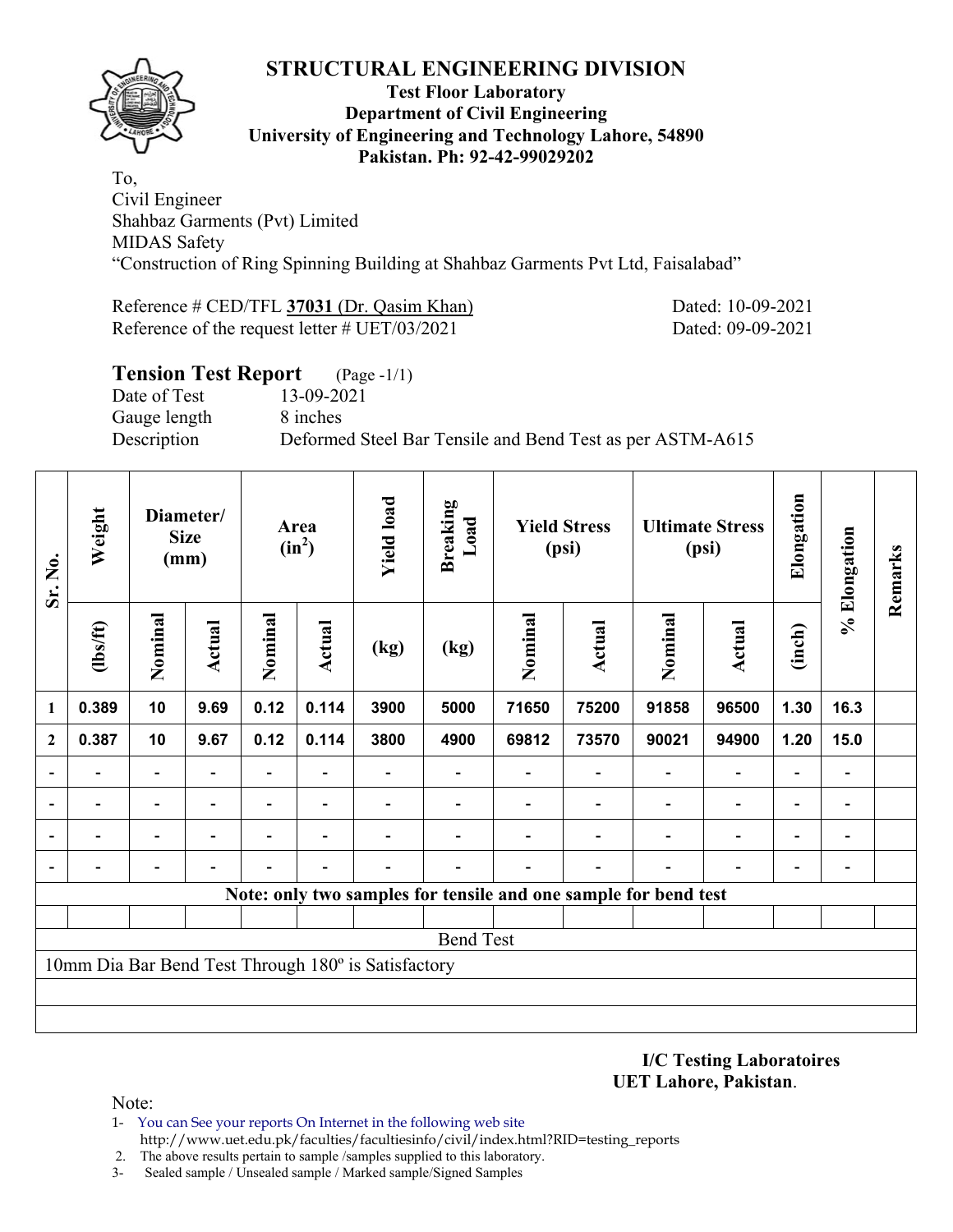

#### **Test Floor Laboratory Department of Civil Engineering University of Engineering and Technology Lahore, 54890 Pakistan. Ph: 92-42-99029202**

To, Prop. AB Contractor Commercial Building at Ravi Road Lahore

| Reference # CED/TFL 37032 (Dr. Qasim Khan)          | Dated: 10-09-2021 |
|-----------------------------------------------------|-------------------|
| Reference of the request letter $\# ABC/2021/09-02$ | Dated: 09-09-2021 |

### **Tension Test Report** (Page -1/1)

Date of Test 13-09-2021 Gauge length 8 inches

Description Deformed Steel Bar Tensile and Bend Test as per ASTM-A615

| Sr. No.                  | Weight                                              | Diameter/<br><b>Size</b><br>(inch) |        | Area<br>$(in^2)$ |                | <b>Yield load</b> | <b>Breaking</b><br>Load                                        | <b>Yield Stress</b><br>(psi) |               | <b>Ultimate Stress</b><br>(psi) |                | Elongation     | % Elongation | Remarks                |
|--------------------------|-----------------------------------------------------|------------------------------------|--------|------------------|----------------|-------------------|----------------------------------------------------------------|------------------------------|---------------|---------------------------------|----------------|----------------|--------------|------------------------|
|                          | $\frac{2}{10}$                                      | Nominal                            | Actual | Nominal          | Actual         | (kg)              | (kg)                                                           | Nominal                      | <b>Actual</b> | Nominal                         | Actual         | (inch)         |              |                        |
| $\mathbf{1}$             | 0.383                                               | 3/8                                | 0.378  | 0.11             | 0.112          | 3200              | 4800                                                           | 64200                        | 62700         | 96200                           | 94100          | 1.30           | 16.3         |                        |
| $\overline{\phantom{a}}$ |                                                     | $\blacksquare$                     |        |                  |                |                   |                                                                |                              |               |                                 |                |                |              | Kamran<br><b>Steel</b> |
| $\overline{\phantom{a}}$ | $\blacksquare$                                      | ٠.                                 |        |                  | $\blacksquare$ |                   |                                                                |                              |               |                                 | $\blacksquare$ | $\blacksquare$ |              |                        |
| $\overline{\phantom{a}}$ |                                                     | ۰                                  |        |                  |                |                   |                                                                |                              |               |                                 | $\blacksquare$ | $\blacksquare$ |              |                        |
| $\blacksquare$           | ۰.                                                  | Ξ.                                 |        | Ξ.               | $\blacksquare$ |                   |                                                                |                              |               |                                 | $\blacksquare$ | $\blacksquare$ |              |                        |
|                          |                                                     | $\blacksquare$                     |        | $\blacksquare$   | $\blacksquare$ |                   |                                                                |                              |               |                                 | ٠              | $\blacksquare$ |              |                        |
|                          |                                                     |                                    |        |                  |                |                   | Note: only one sample for tensile and one sample for bend test |                              |               |                                 |                |                |              |                        |
|                          |                                                     |                                    |        |                  |                |                   |                                                                |                              |               |                                 |                |                |              |                        |
|                          | <b>Bend Test</b>                                    |                                    |        |                  |                |                   |                                                                |                              |               |                                 |                |                |              |                        |
|                          | 3/8" Dia Bar Bend Test Through 180° is Satisfactory |                                    |        |                  |                |                   |                                                                |                              |               |                                 |                |                |              |                        |
|                          |                                                     |                                    |        |                  |                |                   |                                                                |                              |               |                                 |                |                |              |                        |

**I/C Testing Laboratoires UET Lahore, Pakistan**.

- 1- You can See your reports On Internet in the following web site http://www.uet.edu.pk/faculties/facultiesinfo/civil/index.html?RID=testing\_reports
- 2. The above results pertain to sample /samples supplied to this laboratory.
- 3- Sealed sample / Unsealed sample / Marked sample/Signed Samples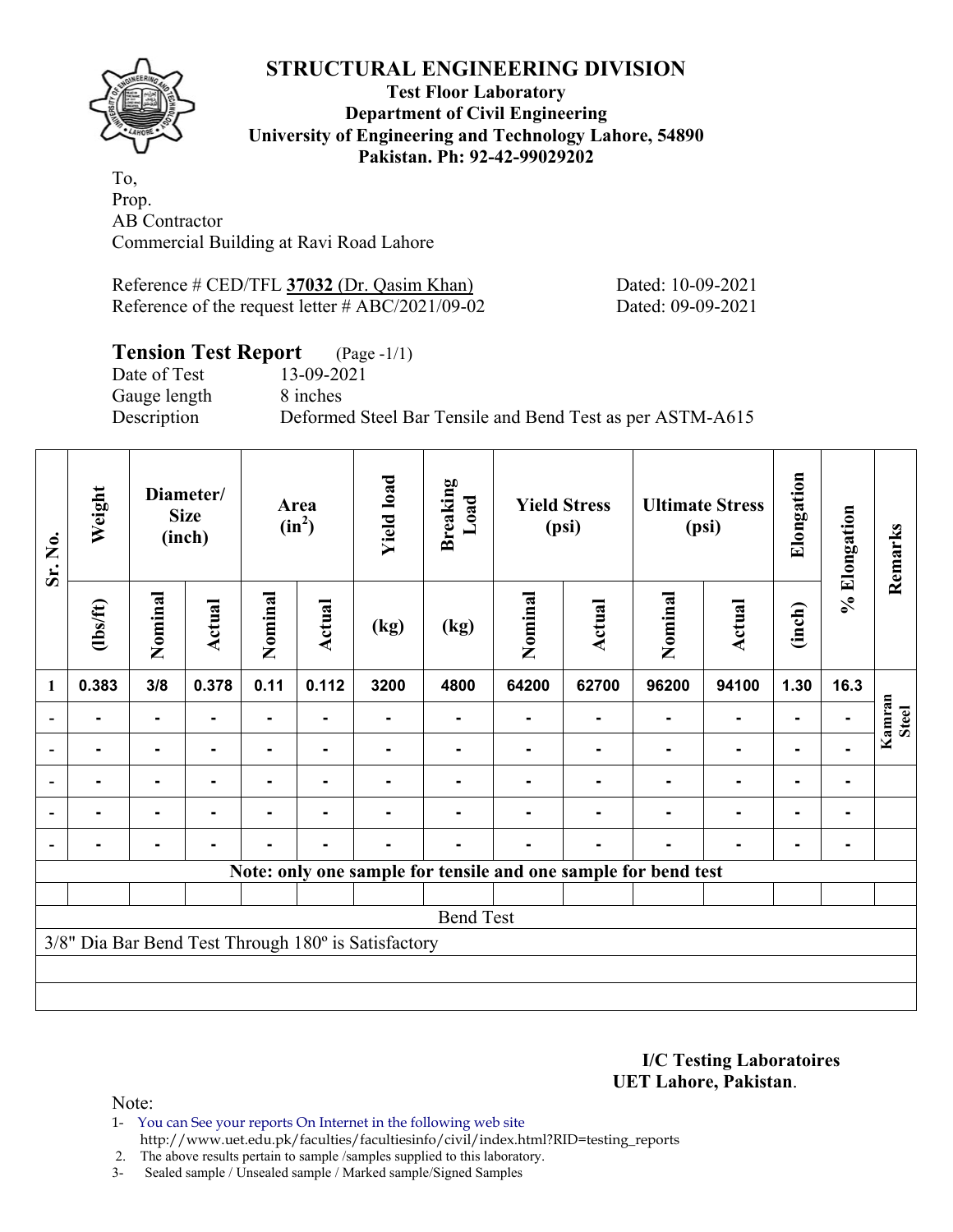

#### **Test Floor Laboratory Department of Civil Engineering University of Engineering and Technology Lahore, 54890 Pakistan. Ph: 92-42-99029202**

To, Deputy General Manager Projects Habib Rafiq Engineering (Pvt) Ltd Construction of Sky Gardens Tower, Lahore

Reference # CED/TFL 37033 (Dr. Qasim Khan) Dated: 13-09-2021 Reference of the request letter # HRLE/SKG/2021/020 Dated: 09-09-2021

### **Tension Test Report** (Page -1/1)

Gauge length 8 inches

Date of Test 13-09-2021 Description Deformed Steel Bar Tensile Test as per ASTM-A615

| Sr. No.                  | Weight                   | Diameter/<br><b>Size</b><br>(mm) |                          | Area<br>$(in^2)$ |                          | <b>Yield load</b>        | <b>Breaking</b><br>Load                 | <b>Yield Stress</b><br>(psi) |                          | <b>Ultimate Stress</b><br>(psi) |                | Elongation               | % Elongation                 | Remarks     |
|--------------------------|--------------------------|----------------------------------|--------------------------|------------------|--------------------------|--------------------------|-----------------------------------------|------------------------------|--------------------------|---------------------------------|----------------|--------------------------|------------------------------|-------------|
| $\mathbf{1}$             | $\frac{1}{10}$           | Nominal                          | Actual                   | Nominal          | Actual                   | (kg)                     | (kg)                                    | Nominal                      | Actual                   | Nominal                         | Actual         | (inch)                   |                              |             |
|                          | 0.419                    | 10                               | 10.06                    | 0.12             | 0.123                    | 3200                     | 5500                                    | 58789                        | 57210                    | 101044                          | 98400          | 1.40                     | 17.5                         |             |
| $\mathbf{2}$             | 0.387                    | 10                               | 9.66                     | 0.12             | 0.114                    | 3500                     | 4800                                    | 64301                        | 67870                    | 88184                           | 93100          | 1.30                     | 16.3                         | <b>AFCO</b> |
| $\blacksquare$           | $\overline{\phantom{0}}$ | $\overline{\phantom{a}}$         | $\blacksquare$           | $\blacksquare$   | $\overline{\phantom{a}}$ | $\overline{\phantom{0}}$ | $\overline{\phantom{a}}$                | $\overline{\phantom{a}}$     | $\overline{\phantom{0}}$ | $\blacksquare$                  | $\overline{a}$ | $\overline{\phantom{a}}$ | $\overline{\phantom{0}}$     |             |
| $\overline{a}$           | -                        | $\overline{\phantom{0}}$         | $\overline{\phantom{0}}$ | -                | $\blacksquare$           |                          |                                         |                              | $\overline{\phantom{0}}$ | $\overline{\phantom{a}}$        | $\overline{a}$ | -                        | $\qquad \qquad \blacksquare$ |             |
| $\overline{\phantom{a}}$ | -                        | $\overline{\phantom{0}}$         |                          | $\blacksquare$   | $\blacksquare$           | -                        |                                         |                              | ۰                        | $\overline{\phantom{0}}$        | $\overline{a}$ | $\overline{\phantom{a}}$ | $\overline{\phantom{0}}$     |             |
| $\blacksquare$           |                          | -                                |                          |                  |                          |                          |                                         |                              |                          |                                 | -              | -                        | $\qquad \qquad \blacksquare$ |             |
|                          |                          |                                  |                          |                  |                          |                          | Note: only two samples for tensile test |                              |                          |                                 |                |                          |                              |             |
|                          |                          |                                  |                          |                  |                          |                          |                                         |                              |                          |                                 |                |                          |                              |             |
|                          | <b>Bend Test</b>         |                                  |                          |                  |                          |                          |                                         |                              |                          |                                 |                |                          |                              |             |
|                          |                          |                                  |                          |                  |                          |                          |                                         |                              |                          |                                 |                |                          |                              |             |
|                          |                          |                                  |                          |                  |                          |                          |                                         |                              |                          |                                 |                |                          |                              |             |
|                          |                          |                                  |                          |                  |                          |                          |                                         |                              |                          |                                 |                |                          |                              |             |

Witness by Bilal Afzal (QC Engr. HRL) & Imran (Lab. Engr. Afco)

**I/C Testing Laboratoires UET Lahore, Pakistan**.

Note:

1- You can See your reports On Internet in the following web site http://www.uet.edu.pk/faculties/facultiesinfo/civil/index.html?RID=testing\_reports

2. The above results pertain to sample /samples supplied to this laboratory.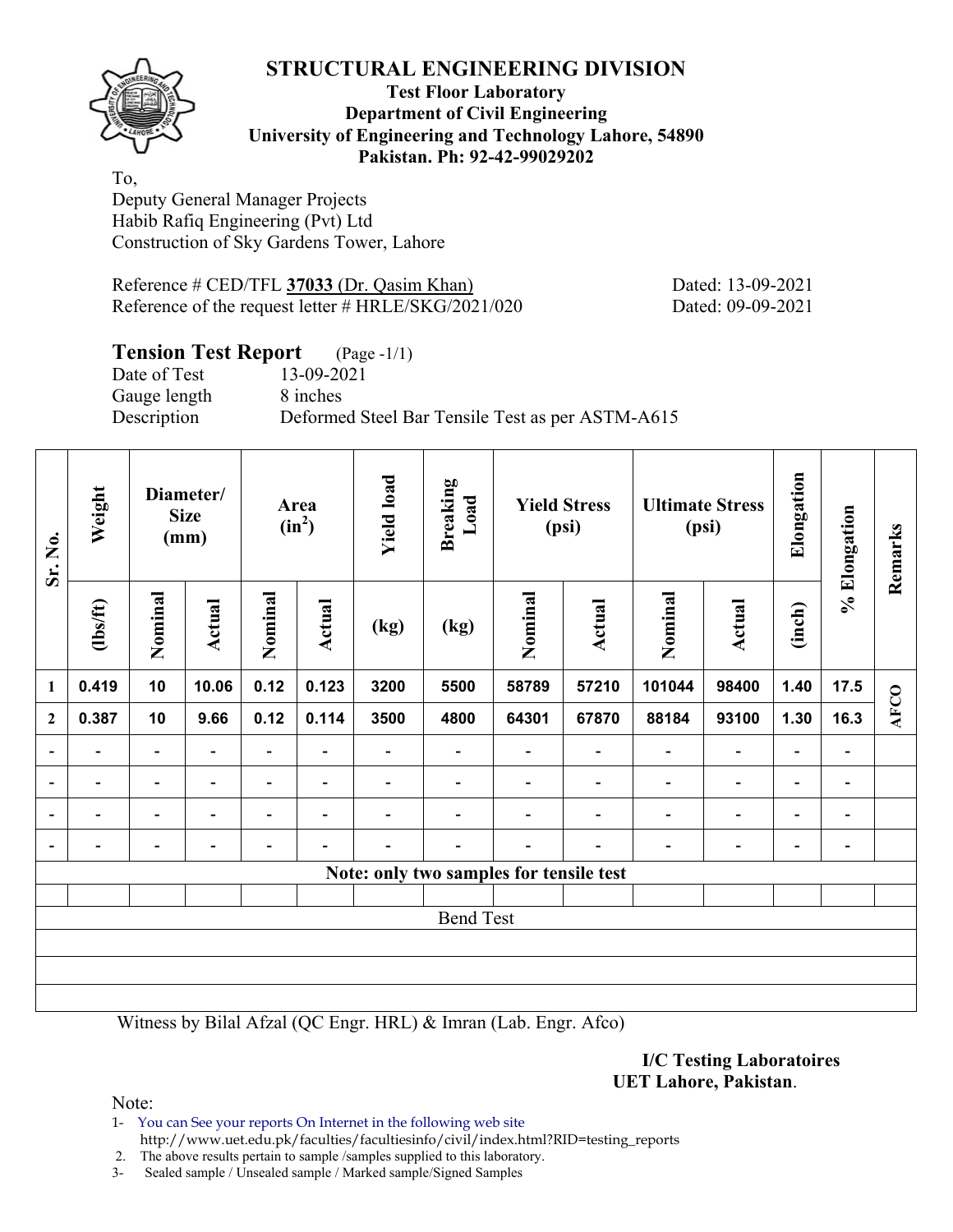

#### **Test Floor Laboratory Department of Civil Engineering University of Engineering and Technology Lahore, 54890 Pakistan. Ph: 92-42-99029202**

To, M/S Imperium Hospitality (Pvt) Limited Gulberg II, Lahore

Reference # CED/TFL **37034** (Dr. Qasim Khan) Dated: 13-09-2021 Reference of the request letter # IHPL/Steel/0122 Dated: 09-09-2021

| <b>Tension Test Report</b> (Page -1/) |                                                           |
|---------------------------------------|-----------------------------------------------------------|
| Date of Test                          | 13-09-2021                                                |
| Gauge length                          | 8 inches                                                  |
| Description                           | Deformed Steel Bar Tensile and Bend Test as per ASTM-A615 |

| Sr. No.                                                            | Weight         | Diameter/<br><b>Size</b> |                  | Area<br>$(in^2)$ |        | <b>Yield load</b> | <b>Breaking</b><br>Load | <b>Yield Stress</b><br>(psi) |               | <b>Ultimate Stress</b><br>(psi) |        | Elongation | % Elongation | Remarks |
|--------------------------------------------------------------------|----------------|--------------------------|------------------|------------------|--------|-------------------|-------------------------|------------------------------|---------------|---------------------------------|--------|------------|--------------|---------|
|                                                                    | $\frac{2}{10}$ | Nominal<br>$(\#)$        | Actual<br>(inch) | Nominal          | Actual | (kg)              | (kg)                    | Nominal                      | <b>Actual</b> | Nominal                         | Actual | (inch)     |              |         |
| $\mathbf{1}$                                                       | 4.168          | 10                       | 1.249            | 1.27             | 1.225  | 37600             | 57800                   | 65300                        | 67650         | 100400                          | 104000 | 1.30       | 16.3         |         |
| $\overline{2}$                                                     | 4.167          | 10                       | 1.249            | 1.27             | 1.225  | 38000             | 57800                   | 66000                        | 68380         | 100400                          | 104000 | 1.50       | 18.8         | PCS     |
| 3                                                                  | 4.175          | 10                       | 1.250            | 1.27             | 1.227  | 37400             | 57600                   | 65000                        | 67180         | 100000                          | 103500 | 1.40       | 17.5         |         |
|                                                                    |                | $\overline{\phantom{0}}$ |                  |                  |        |                   |                         |                              |               |                                 |        |            |              |         |
|                                                                    |                |                          |                  |                  |        |                   |                         |                              |               |                                 |        |            |              |         |
| $\blacksquare$                                                     |                | $\overline{a}$           |                  |                  |        |                   |                         |                              |               |                                 |        |            |              |         |
| Note: only three samples for tensile and two samples for bend test |                |                          |                  |                  |        |                   |                         |                              |               |                                 |        |            |              |         |
|                                                                    |                |                          |                  |                  |        |                   |                         |                              |               |                                 |        |            |              |         |
| <b>Bend Test</b>                                                   |                |                          |                  |                  |        |                   |                         |                              |               |                                 |        |            |              |         |
| #10 Bar Bend Test Through $180^\circ$ is Satisfactory              |                |                          |                  |                  |        |                   |                         |                              |               |                                 |        |            |              |         |
| #10 Bar Bend Test Through $180^\circ$ is Satisfactory              |                |                          |                  |                  |        |                   |                         |                              |               |                                 |        |            |              |         |
|                                                                    |                |                          |                  |                  |        |                   |                         |                              |               |                                 |        |            |              |         |

Witness by Ali Hasnain Khan (Engineer)(K.B)

#### **I/C Testing Laboratoires UET Lahore, Pakistan**.

Note:

1- You can See your reports On Internet in the following web site http://www.uet.edu.pk/faculties/facultiesinfo/civil/index.html?RID=testing\_reports

2. The above results pertain to sample /samples supplied to this laboratory.